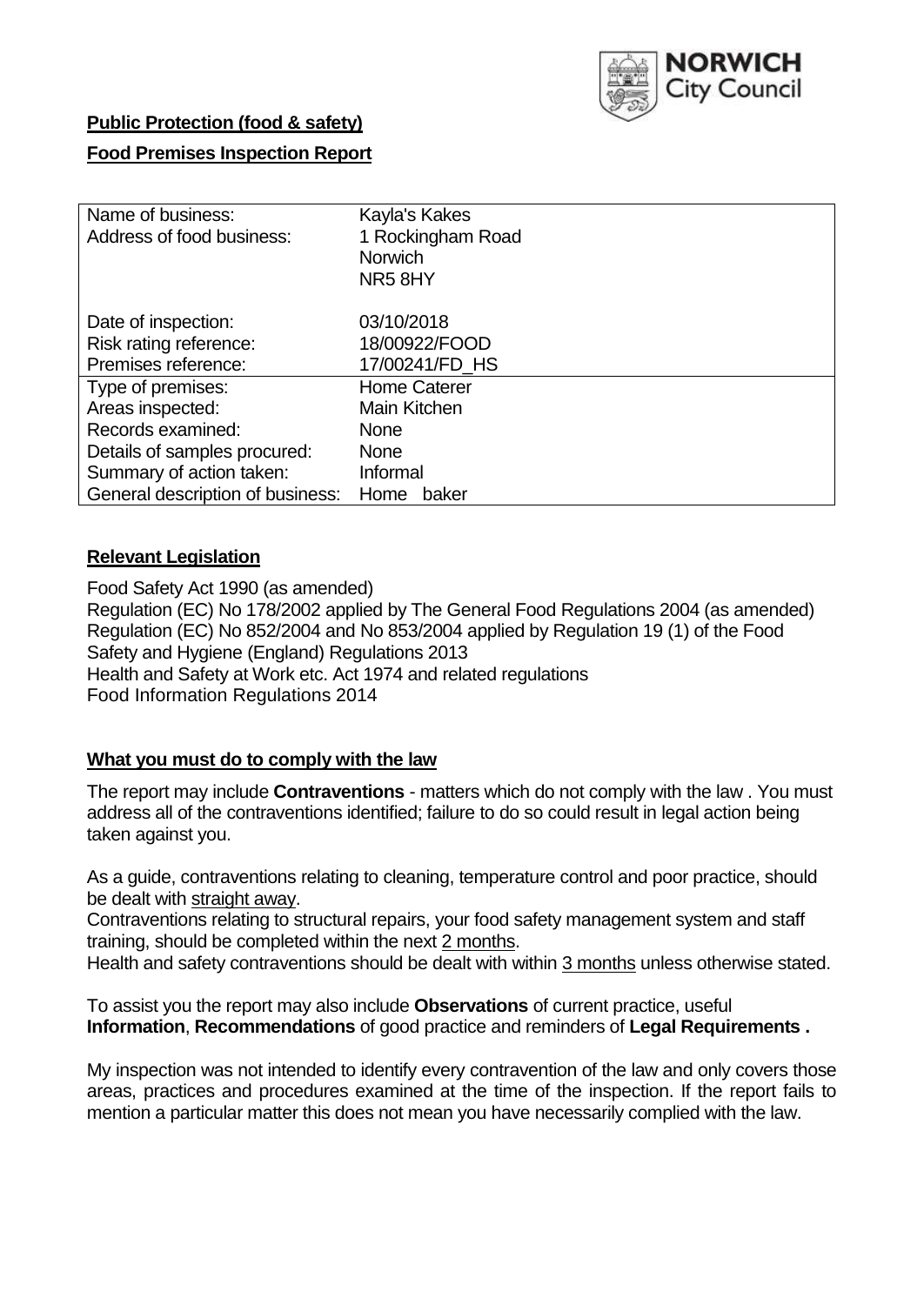# **FOOD SAFETY**

### **How we calculate your Food Hygiene Rating:**

The food safety section has been divided into the three areas which you are scored against for the hygiene rating: 1. food hygiene and safety procedures, 2. structural requirements and 3. confidence in management/control procedures. Each section begins with a summary of what was observed and the score you have been given. Details of how these scores combine to produce your overall food hygiene rating are shown in the table.

| <b>Compliance Area</b>                     |          |    |           | <b>You Score</b> |                |    |           |    |          |  |  |
|--------------------------------------------|----------|----|-----------|------------------|----------------|----|-----------|----|----------|--|--|
| Food Hygiene and Safety                    |          |    |           | $\Omega$         | 5              | 10 | 15        | 20 | 25       |  |  |
| <b>Structure and Cleaning</b>              |          |    | 0         | 5.               | 10             | 15 | 20        | 25 |          |  |  |
| Confidence in management & control systems |          |    | $\Omega$  | 5                | 10             | 15 | 20        | 30 |          |  |  |
|                                            |          |    |           |                  |                |    |           |    |          |  |  |
| <b>Your Total score</b>                    | $0 - 15$ | 20 | $25 - 30$ |                  | $35 - 40$      |    | $45 - 50$ |    | > 50     |  |  |
| <b>Your Worst score</b>                    | 5        | 10 |           | 10               | 15             |    | 20        |    |          |  |  |
|                                            |          |    |           |                  |                |    |           |    |          |  |  |
| <b>Your Rating is</b>                      | 5        | 4  | 3         |                  | $\overline{2}$ |    |           |    | $\Omega$ |  |  |

Your Food Hygiene Rating is 5 - a very good standard



# **1. Food Hygiene and Safety**

Food hygiene standards are high. You demonstrated a very good standard of compliance with legal requirements. You have safe food handling practices and procedures and all the necessary control measures to prevent cross-contamination are in place. Some minor contraventions require your attention. **(Score 5)**

# Contamination risks

**Contravention** The following exposed food to the general risk of cross-contamination with bacteria or allergens or its physical contamination with dirt or foreign objects:

• raw foods i.e eggs were being stored above ready-to-eat i.e ham in the fridge

**Legal requirement** At all stages of production, processing and distribution, food must be protected from any contamination likely to render it unfit for human consumption, injurious to health or contaminated in such a way that it would be unreasonable to expect it to be consumed in that state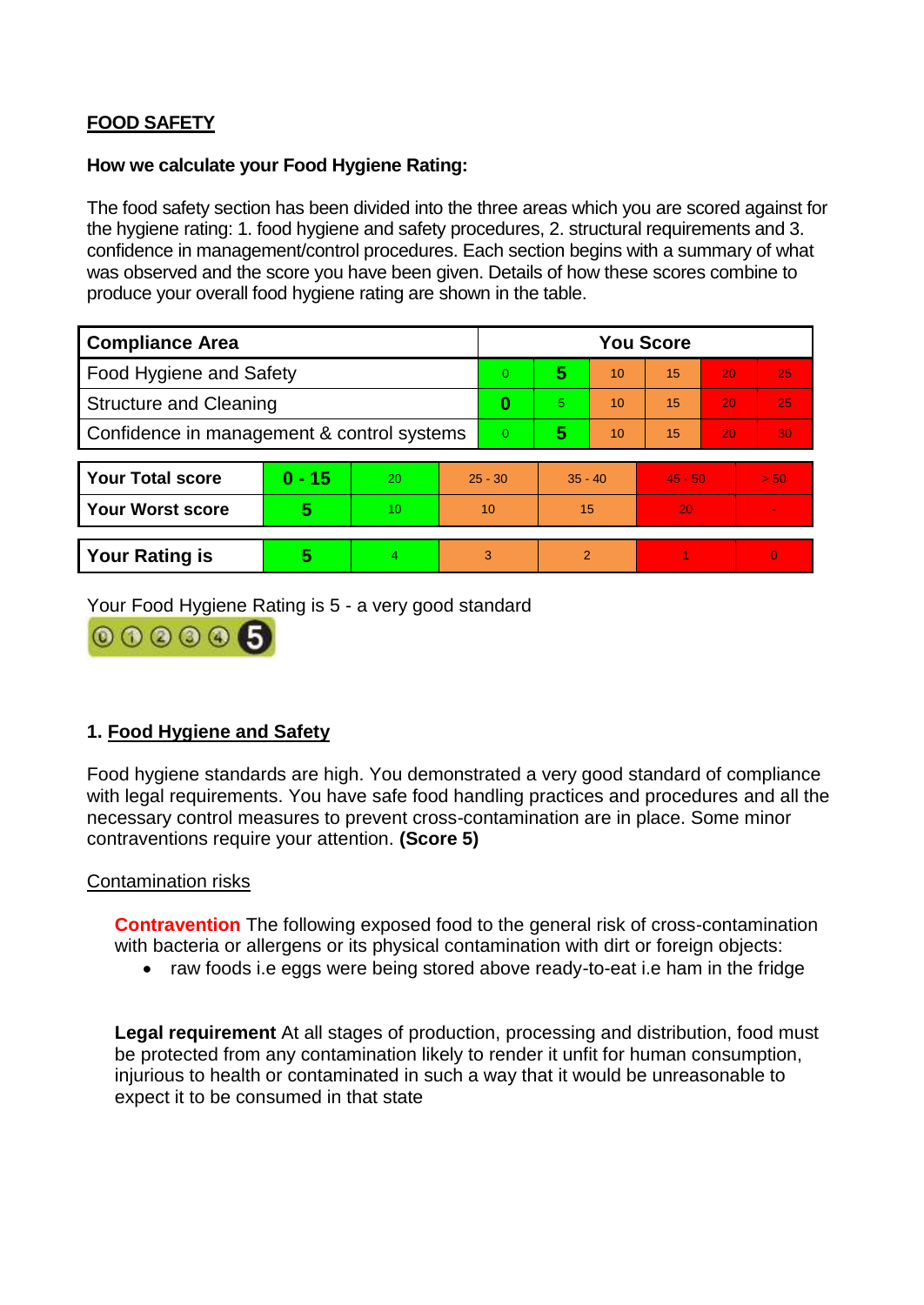#### Hand-washing

**Observation** Hand washing was managed well and wash-hand basins were well stocked with hand cleaning material.

#### Personal Hygiene

**Observation** I was pleased to see that standards of personal hygiene were high

#### Temperature Control

**Observation** I was pleased to see you were able to limit bacterial growth and/or survival by applying appropriate temperature controls at points critical to food safety and that you were diligently monitoring temperatures.

# **2. Structure and Cleaning**

The structure facilities and standard of cleaning and maintenance are all excellent and you demonstrated full compliance with the law. There is evidence of effective pest control and procedures are in place to rectify any problems as they arise. There is good provision for waste disposal. **(Score 0)**

# Cleaning of Structure

**Observation** The kitchen had been well maintained and the standard of cleaning was exceptionally high.

# Cleaning Chemicals / Materials / Equipment and Methods

**Information** Ensure you use a surface sanitiser that conforms to BS EN 1276:1997 or BS EN 13697:2001. This information should be available on the label or by contacting the manufacturer.

# **3. Confidence in Management**

A food safety management system is in place and you demonstrate a very good standard of compliance with the law. You have a good track record. There are some minor contraventions which require your attention. **(Score 5)**

# Type of Food Safety Management System Required